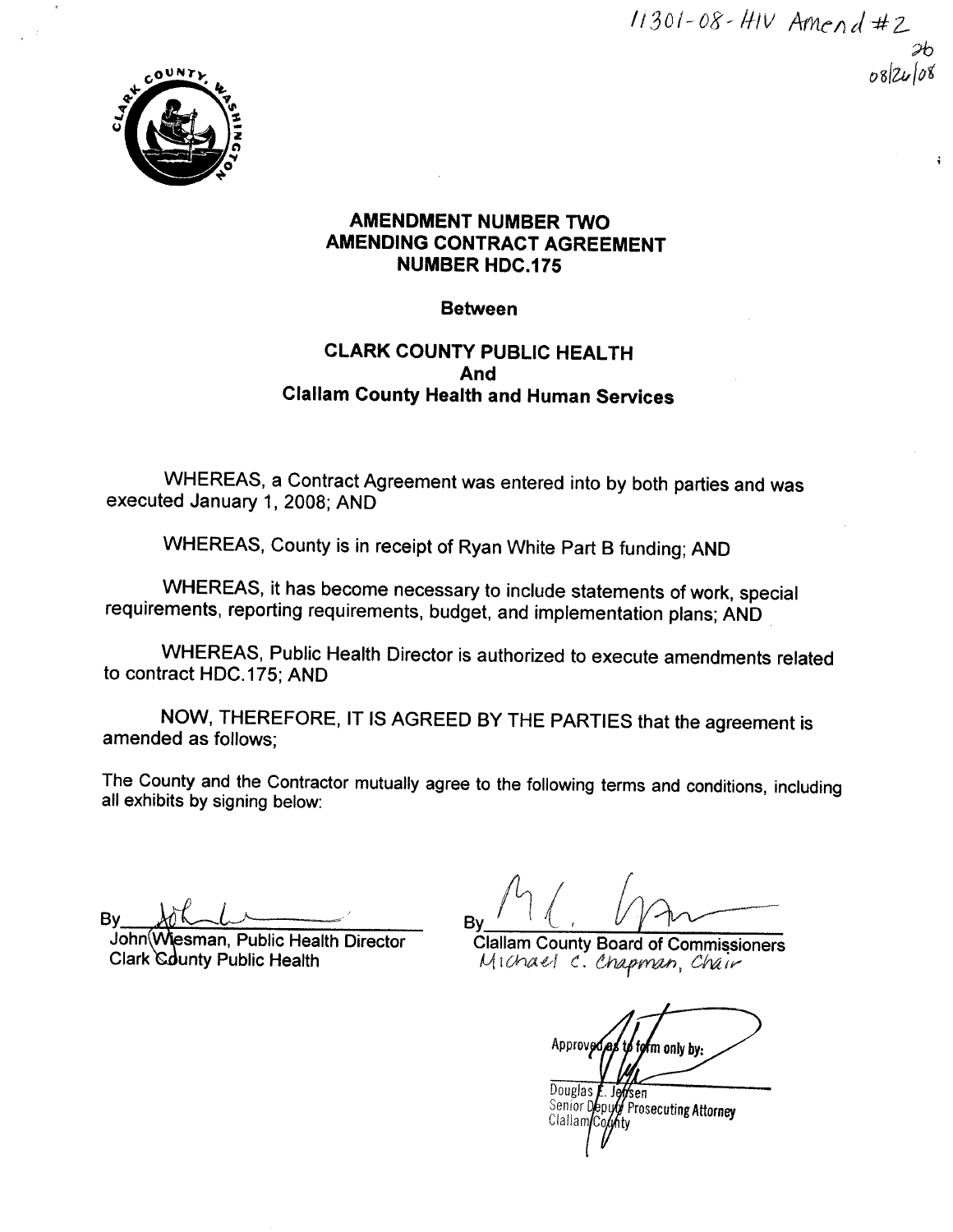# FY 2008 Agency Narrative Budget<br>Clallam County Health and Human Services

|                                                                                                                                                                                                                                                                                                                                                                                                                                                                                                                                                                                                                                                  |                    | <b>Budget Item</b>  |                                                                                                                                                                                                                                                                                                                                                                                                                                             |                                |                     |                           |  |             |
|--------------------------------------------------------------------------------------------------------------------------------------------------------------------------------------------------------------------------------------------------------------------------------------------------------------------------------------------------------------------------------------------------------------------------------------------------------------------------------------------------------------------------------------------------------------------------------------------------------------------------------------------------|--------------------|---------------------|---------------------------------------------------------------------------------------------------------------------------------------------------------------------------------------------------------------------------------------------------------------------------------------------------------------------------------------------------------------------------------------------------------------------------------------------|--------------------------------|---------------------|---------------------------|--|-------------|
|                                                                                                                                                                                                                                                                                                                                                                                                                                                                                                                                                                                                                                                  |                    |                     | A. Personnel - List all funded positions and provide for each: 1) job title, 2) employee last name; 3) brief<br>description of duties and responsibilities as they relate to the Part B-funded work; 4) annual salary (full-time equivalent); 5)<br>percentage of time to be devoted to and paid for by this grant; 6) amount to be charged to the grant; 7) if position is<br>vacant, provide estimate as to when position will be filled. |                                |                     |                           |  | this column |
|                                                                                                                                                                                                                                                                                                                                                                                                                                                                                                                                                                                                                                                  | <b>Job Title</b>   | Empl.<br>Name       | <b>Duties/Responsibilities</b>                                                                                                                                                                                                                                                                                                                                                                                                              | Salary<br>(FTE)                | Grant<br>percentage | Amt.<br>chg'd to<br>grant |  |             |
|                                                                                                                                                                                                                                                                                                                                                                                                                                                                                                                                                                                                                                                  | Case<br>Manager    | <b>Barb</b><br>Ward | <b>HIV Case</b><br>Management for<br>Jefferson and Clallam<br><b>County clients</b>                                                                                                                                                                                                                                                                                                                                                         | .75 FTE<br>\$39,482            | 80%                 | \$31,585                  |  |             |
|                                                                                                                                                                                                                                                                                                                                                                                                                                                                                                                                                                                                                                                  | Program<br>Manager | Chris<br>Hurst      | Manage HIV CM<br>Program                                                                                                                                                                                                                                                                                                                                                                                                                    | 1.00<br><b>FTE</b><br>\$57,186 | 2%                  | \$1,144                   |  |             |
|                                                                                                                                                                                                                                                                                                                                                                                                                                                                                                                                                                                                                                                  |                    |                     |                                                                                                                                                                                                                                                                                                                                                                                                                                             |                                |                     |                           |  |             |
|                                                                                                                                                                                                                                                                                                                                                                                                                                                                                                                                                                                                                                                  |                    |                     |                                                                                                                                                                                                                                                                                                                                                                                                                                             |                                |                     |                           |  |             |
|                                                                                                                                                                                                                                                                                                                                                                                                                                                                                                                                                                                                                                                  |                    |                     |                                                                                                                                                                                                                                                                                                                                                                                                                                             |                                |                     |                           |  | \$32,729    |
| B. Fringe Benefits - List the components that comprise the fringe benefit rate, for example, health insurance,<br>taxes, unemployment insurance, life insurance, retirement plans, and tuition reimbursement. The fringe benefits should be<br>directly proportional to that portion of the personnel costs supported by Part B funds.<br>Health Insurance \$7,690; FICA \$2,800; L&I \$250; 401A \$370; Retirement \$2,650                                                                                                                                                                                                                      |                    |                     |                                                                                                                                                                                                                                                                                                                                                                                                                                             |                                |                     |                           |  |             |
|                                                                                                                                                                                                                                                                                                                                                                                                                                                                                                                                                                                                                                                  |                    |                     |                                                                                                                                                                                                                                                                                                                                                                                                                                             |                                |                     |                           |  | \$9,523     |
|                                                                                                                                                                                                                                                                                                                                                                                                                                                                                                                                                                                                                                                  |                    |                     | C. Travel - List all staff travel anticipated to occur during the contract period; who will travel, where, when, and for<br>what purposes. All travel must directly benefit work supported by Part B funds.                                                                                                                                                                                                                                 |                                |                     |                           |  |             |
|                                                                                                                                                                                                                                                                                                                                                                                                                                                                                                                                                                                                                                                  |                    |                     | CM travel between counties; regional meetings; ER&R Car Pool Rentals                                                                                                                                                                                                                                                                                                                                                                        |                                |                     |                           |  | \$2,500     |
| D. Equipment - Cost of equipment must be over \$5,000 to be considered "equipment." (List items costing less<br>than \$5,000 under "Supplies.") List intended equipment purchase(s) and provide justification for the need of the<br>equipment to carry out the Part B-related goals. Cost sharing must be applied when equipment is used by other than Part<br>B-supported activities. Extensive justification and a detailed status of current equipment must be provided when<br>requesting funds for the purchase of computers (over \$5,000) and furniture items. Equipment costing over \$25,000<br>requires prior approval from DOH/HRSA. |                    |                     |                                                                                                                                                                                                                                                                                                                                                                                                                                             |                                |                     |                           |  |             |
|                                                                                                                                                                                                                                                                                                                                                                                                                                                                                                                                                                                                                                                  |                    |                     |                                                                                                                                                                                                                                                                                                                                                                                                                                             |                                |                     |                           |  | \$0         |
| <b>E. Supplies -</b> List Items separately by type, i.e., office supplies (paper, pencils, etc.), educational supplies<br>(pamphlets, educational videotapes, etc.), computers/software, etc.                                                                                                                                                                                                                                                                                                                                                                                                                                                    |                    |                     |                                                                                                                                                                                                                                                                                                                                                                                                                                             |                                |                     |                           |  |             |
| <b>Office Supplies \$250</b><br>Cell Phone \$120                                                                                                                                                                                                                                                                                                                                                                                                                                                                                                                                                                                                 |                    |                     |                                                                                                                                                                                                                                                                                                                                                                                                                                             |                                |                     |                           |  |             |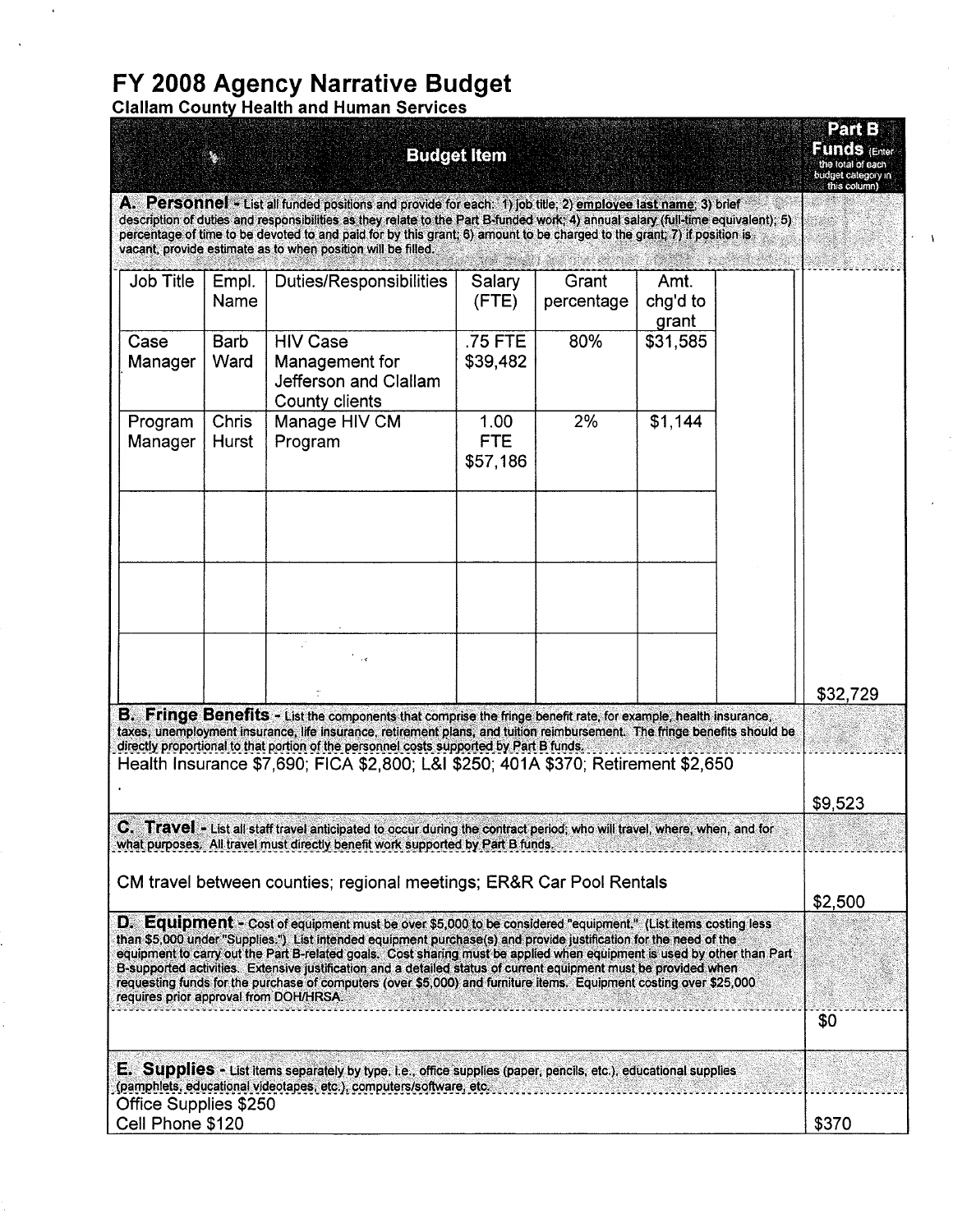## SPECIAL REQUIREMENTS

## 1. Definitions and Responsibilities

a. Grantee - The grantee is the Washington State Department of Health (DOH), the direct recipient of Title XXVI of the PHS Act as amended by the Ryan White HIV/AIDS Treatment Modernization Act of 2006 (Ryan White Program), Part B, funds from the federal Health Resources and Services Administration (HRSA).

b. AIDS Service Networks and Regional Coordinators - The Department of Health funds and supports HIV services through a system known as the Regional AIDS Service Networks (AIDSNETS).

As a recipient of Ryan White Part B funds, the AIDSNET Regional Coordinators:

- 
- 1) Develop a plan to meet service needs that includes community input<br>2) Assure the provision of comprehensive outpatient and support services
- 3) Submit an application demonstrating consultation and community involvement
- 4) Allocate Ryan White Part B funds within their respective AIDSNET Regions

c. Contractor/Subcontractor - Contractors are those entities receiving Ryan White Part B funds directly from the grantee, DOH. Subcontractors are those entities receiving funds from the Regional AIDSNET. Unless specifically stated in this agreement, subcontracting these funds by Region 6 Subcontractors during the contract period is prohibited. Contractors or their subcontractors shall:

- 1) Maintain written documentation that each client receiving Ryan White Program Part B services is infected with HlV. A referral from a medical or case management provider can serve as documentation of eligibility for Ryan White Part B services. The requirement will be waived for programs providing anonymous, drop-in, telephone support services, or for non-infected individuals as defined by DSS Program Policy Guidance #1 (June 1, 2000).
- 2) Monitor expenditures of Ryan White Program Part B funds to assure confidentiality, client equity, compliance with federal and state guidelines, and to remain within annual budget.
- 3) Contractors or their subcontractors providing medical HIV case management shall:
- (a) Have a signed contract with the Department of Socíal and Health Services to provide Title XIX case management for eligible clients, thus ensuring Ryan White funds are the funds of last resort.
- (b) Adhere to the Statewide Standards for Medical HIV Case Management, April 2007, available from the Statewide Case Management Coordinator and at http://www.doh.wa.gov/cfh/HIV AIDS/Client Svcs/TitleXIXHIVCaseManagement. htm.
- (c) Monitor and document client-level acuity according to the Sysfem Acuity Measurement for HIV Care Case Management guidelines, January 2004.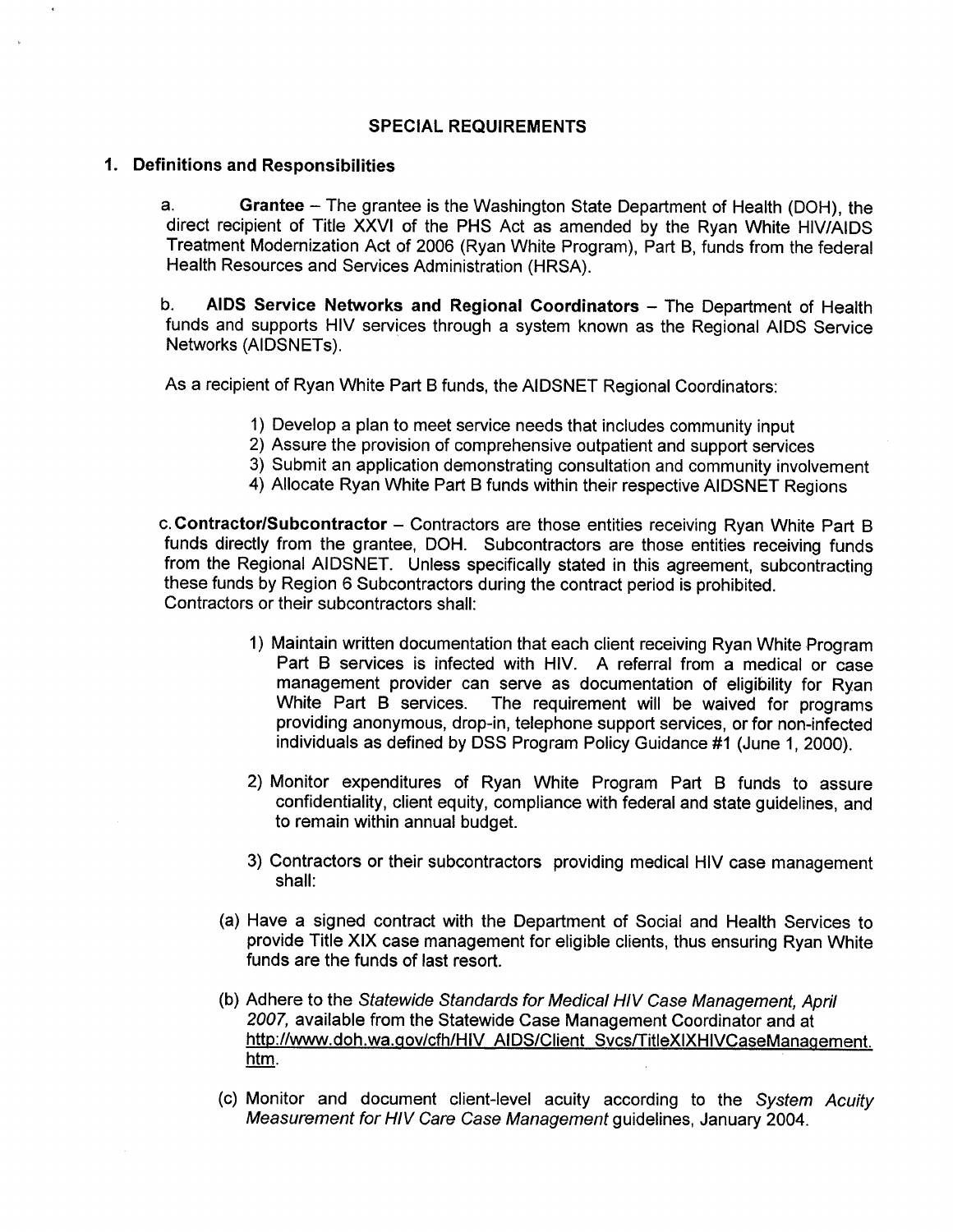(3) Fiscal - Indicate Ryan White Program, Part B funds, expended to date and funds anticipated to be expended during remainder of contract year on form provided by Clark County Public Health.

#### b. Semi-annual Reports

ショ

| Reporting Time Period            | Report due date  |
|----------------------------------|------------------|
| April 1, 2008–September 30, 2008 | October 17, 2008 |
| October 1, 2008–March 31, 2009   | April 30, 2009   |

Unduplicated Client Demographics – Complete the form provided by DOH, indicating the demographics of cumulative unduplicated clients served.

#### Annual Reports  $c_{\cdot}$

| - Reporting Time Period           | Report due date: |
|-----------------------------------|------------------|
| Uanuary 1, 2008–December 31, 2008 | Mar              |

## Ryan White Data Report (RDR)

By March 2,2009, the contractor, and all subcontractors who receive more than \$10,000 in Ryan White Program Part B funds, between January 1,2008 and December 31, 2008, shall collect and enter calendar year 2008 data required for the RDR. Contractors or their subcontractors shall enter data into the Health Resources and Services Administration (HRSA), HIV/AIDS Bureau's online data entry form at the following website: www.hab.hrsa.gov/tools.htm. Contractors or their subcontractors shall review instructions for completing the online data form and for specific data required at this website prior to completion of the form.

## d. Additional Reporting Requirements

Within 30 days of written notification, the contractor shall comply with any additional reporting requirements mandated by state or federal directive during the contract period.

#### 3. Contract Management

## a. Fiscal Guidance

 $(1)$  Funding – Funds provided in the Budget are for services to be provided during Federal Fiscal Year (FFY) 2008 (April 1, 2008 through March 31, 2009) only. Note: The period of April 1, 2009 through May 1, 2009 is for the provision of reports only. No billable activity may occur during this time under this contract.

The contractor shall submit all claims for payment for costs due and payable under this contract incurred during FFY 2008 by May 29, 2009. Belated claims shall be paid at the discretion of DOH and are contingent upon the availability of funds.

 $(2)$  Submission of Invoice Vouchers  $-$  The contractor shall submit correct invoice vouchers monthly for all amounts to be paid by Clark County Public Health under this contract to the Region 6 AIDSNET Coordinator at the address listed above, using the form provided for this purpose.

The contractor shall use the budget categories as the expense categories on the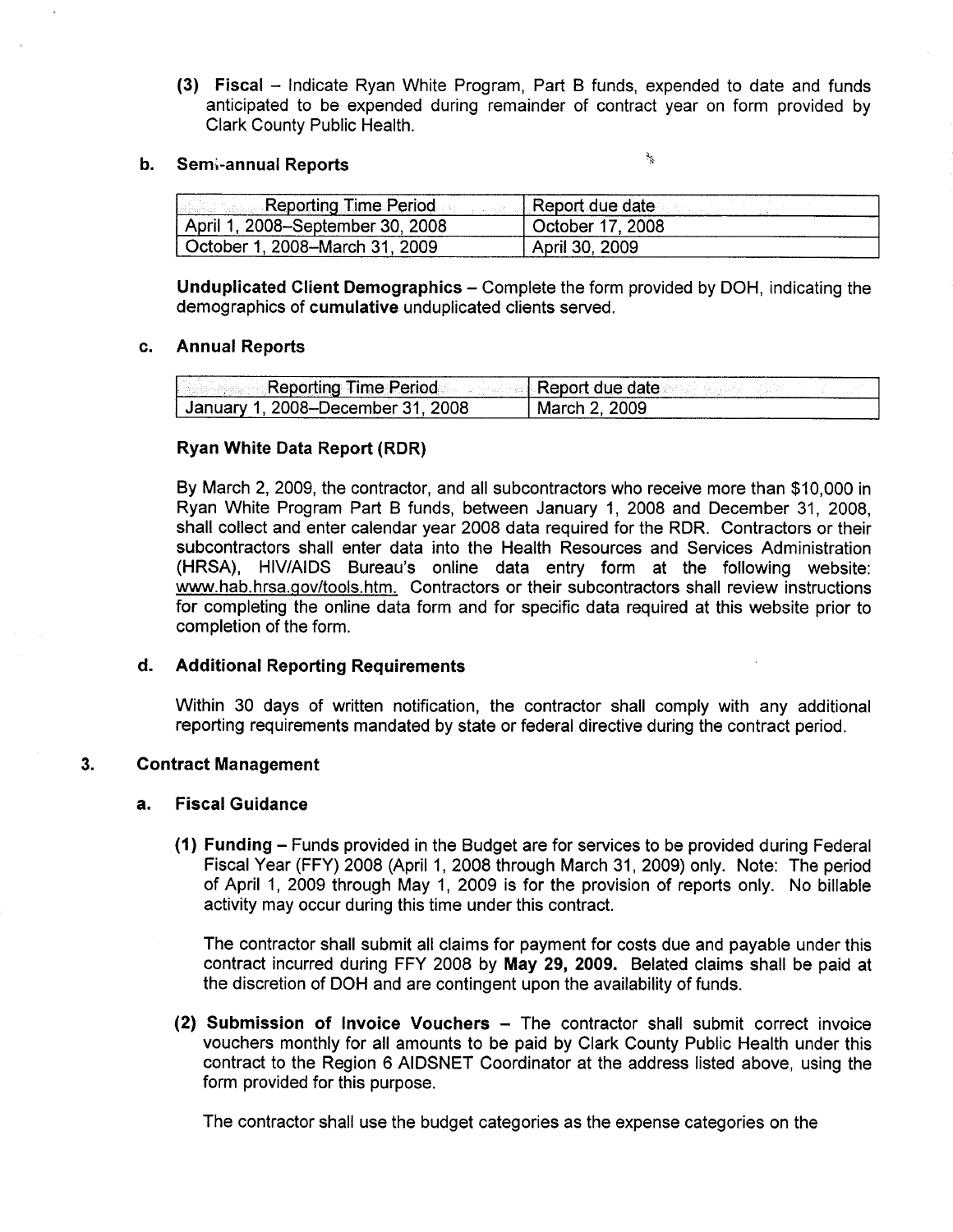(2) Transfer of Funds among Budget Categories - Non-fee-for-service providers may transfer contracted funds identified in the Budget among direct expense categories, EXCEPT equipment, as long as the amount of the cumulative transfer does not exceed ten percent of the total contracted funds for the current Ryan White fiscal year and does not change the Statement of Work.

 $\mathcal{J}_\mathrm{c}$ 

(3) Unilateral Amendment - The Clark County Public Health Contracting Officer may unilaterally amend the contract in order to (a) correct a clerical error or (b) add emergency care or special purchase funds such as those earmarked for specific equipment purchases, or to meet the changing or emergent service needs of the community within the scope of work.

The contractor shall be notified fourteen (14) days in advance of the effective date.

- (4) Other Gontract Amendment, by Letter of Authority Changes in this contract may be made, provided that Clark County Public Health program staff and the contractor approve a written Letter of Authority specifying the changes, AND
	- (a) The total maximum consideration for the contract is not increased or decreased as a result of the change,
	- (b) The change results in an off-setting transfer of funds between expenditure categories, and
	- (c) The Statement of Work does not change.
- (5) Contract Amendments Effective Date The contractor shall not begin providing the services authorized by a contract amendment until such time as the contactor has received a signed, fully executed copy of the contract amendment from Clark County Public Health.

## c. Subcontracts

Subcontracting by the Contractor is prohibited during the period of this agreement without written permission from the Region 6 AIDSNET Coordinator.

#### 4. Goordination with Gomprehensive Risk Counseling Seruices (CRCS)

lf requested by a CRCS provider, subcontractors shall execute written agreements with CRCS providers to document how CRCS services and activities will be coordinated with Ryan Whitefunded medical HIV case management services and activities, to avoid duplication of effort and resources. Technical assistance is available from the Washington DOH.

#### 5. **Confidentiality Requirements**

The contractor, and its subcontractors, if any, must preserve the confidentiality of the clients they serve pursuant to the Washington Administrative Code (WAC) and the Revised Code of Washington (RCW). Please see below to identify the category your agency best fits. Failure to maintain client confidentially could result in civil or legal litigation against employees or agencies per the WAC and RCW.